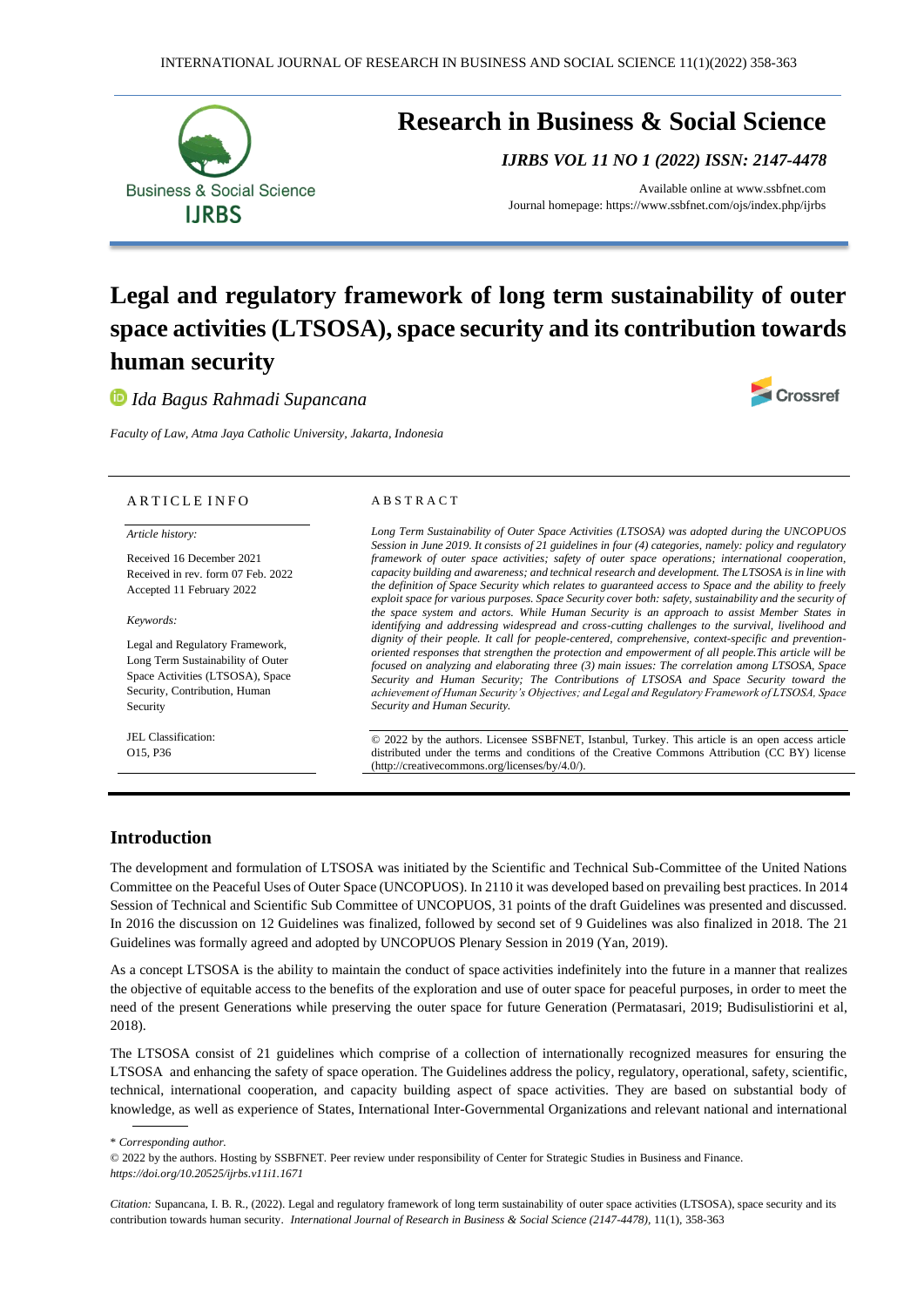non-governmental entities. The Guidelines also relevant to all space actors and space activities, whether planned or on-going, as practicable, and to all phases of a space mission, including launch, operation, and end-of life disposal (Nasution & Zahra, 2017; Bejarano et al, 2019)

The purpose of the Guidelines is to assist States and Intergovernmental organization, both individually and collectively, to mitigate the risk associated with the conduct of outer space activities so that the present benefits can be sustained and future opportunities realized. Consequently, the implementation of the guidelines should promote international cooperation in the peaceful uses and exploration of outer space (Nastiti & Giyarsih 2019; Akhir et al, 2016).

The method for collecting data and information for this article is based on desk study from available sources, both primary, secondary and tertiary legal materials. The analysis is applying qualitative and normative approaches, in particular on the relevant issues regarding LTSOSA, Space Security and how it contributes to the attainment of Human Security's objectives.

# **Conceptual Background and Human Security**

The concept of Human Security was introduced in the UNDP's 1994 Human Development Report, entitled "New Dimension of Human Security". The Report introduced a new concept of Human Security, which equates security with people rather than territories, and with development rather than arms.

The 1994 Report stressed that Human Security is people-centered, and "is concerned with how people live and breath in society, how freely they exercise their many choices, how much access they have to market and social opportunities and whether they live in conflict or in peace". The concept revolves around the importance of affording people "freedom from fear" and "freedom from want".

UNGA Resolution no 66/290 of 2012 was an important milestone as it described Human Security as "the right of people to live in freedom and dignity, free from poverty and despair". In 2018 the UN Secretary General said that "Human Security, National Security and Global Security are indivisible. When people fear for their lives, their communities, societies and countries are at increased risk. When people enjoy safety, so do their countries and the World". Human Security links to human development approach which is about expanding the richness of human life, rather than simply the richness of the economy in which human being live are clear: one cannot exist without the other.

There are some initiatives relevant to Human Security, such as:

- i. Global Initiative on Human Security: people's protection and empowerment.
- ii. The Security System Reform Agenda: linking Security, Development and Governance.
- iii. Initiatives led by Government and Other International Networks.
- iv. Civil Society: a critical partner for the State to enhance Human Security.

There are some other relevant initiatives to Human Security: 2030 Agenda for Sustainable Development; The New York Declaration for Refugees and Migrants; The Sendai Framework Disaster Risk Reduction; The Sustaining Peace Agenda. As with human development approach, the concept of Human Security is closely related to the 2030 Agenda. Human Security's People-Centered approach is essential to realize the core ambition of the 2030 Agenda- that is to have no-one behind.

The concept of Human Security ensured a better Agenda 2030 than would otherwise have been possible to negotiate. Both the SDG and Human Security recognize that development challenges are complex and interlinked and that, an integrated, multidimensional approach to development is needed. The humanitarian development-peace nexus also sits at the core of the notion of Human Security. Essentially it is a recognition of the fact that sustainable development and sustaining peace are two side of the same coin.

The 2030 Agenda emphasizes a very basic human needs such as a world free from poverty, hunger, decease as well as access to safe drinking water and food. SDG no 16 is one of the key SDG's to promote Human Security. It sets us the goal to promote peaceful and inclusive societies for sustainable development, provide access to justice for all and build effective, accountable and inclusive institutions at all level.

# **LTSOSA and Human Security**

One of the main concerns of LTSOSA is sustainability of outer space activities both for Present and Future Generations. Such sustainability cover both to space environment, safety and operations, international cooperation, capacity building as well as scientific and technical research.

Human Security puts it emphasize over people security which are free from fear, free from want, free from poverty and free from despair. LTSOSA through the application of space science and technology and its application would be able to support the achievement of Human Security's Goal and Sustainability Development Goals.

# **Space Security and Human Security**

As Space Security developed from its conservative concepts of security to its expanding concepts covering safety, sustainability and security of space system and actors, it is in line with the developing concept of Human Security, from narrow and conservative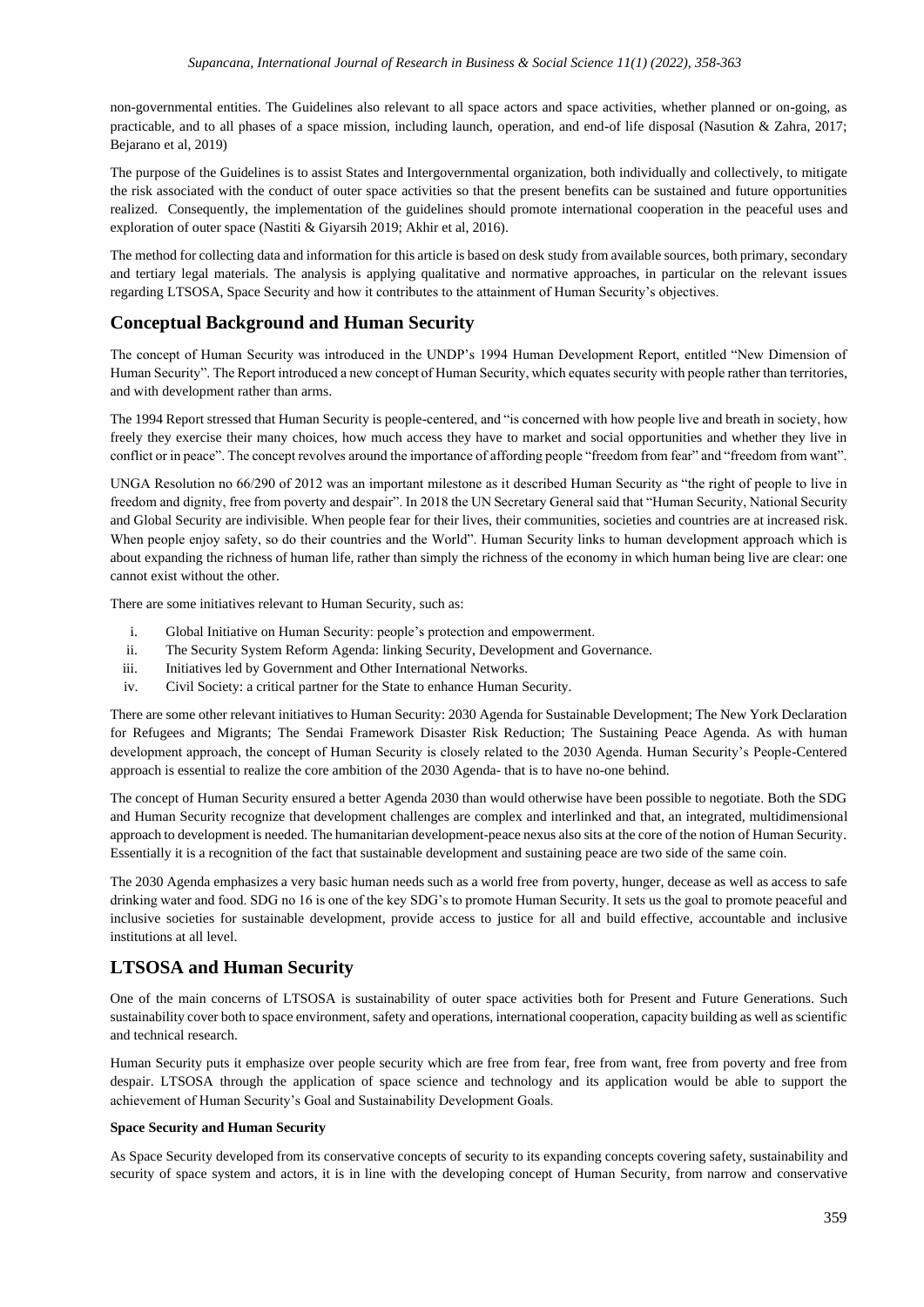meaning of security to expand from territorial security to people security and from arms to development. The expansion of the concept of security, both Space Security as well as Human Security would enable that space security can also be dedicated to the achievement of Human Security.

# **Human Security and SDG**

As with human development approach, the concept of Human Security is closely related to SDG's 2030 Agenda. Human Security's people-centered approach is essential tools to realize the core ambition of SDG's 2030 Agenda- that is to Leave No-One Behind. Both SDG's 2030 and Human Security recognize that development challenges are complex and interlink and that, an integrated, multidimensional approach to development is needed.

# **Contribution of LTSOSA and Space Security to the Attainment of Human Security's Objectives**

Space Contribution to SDG and Human Security

- i. Contribution to SDG no 4 on Quality Education: provide precious hands-on opportunities for students in university;
- ii. Contribution to SDG 9 on Industry, Innovation and Infrastructure: offer opportunity for Developing Countries to develop space technology domestically and build basic elements for a potential space industry and inspire innovations in the country;
- iii. Contribution to SDG no 10 on Reducing Inequalities: reduce the "space gap" be tween space-faring nation. Countries benefitting the program become space-faring countries;
- iv. Contribution to SDG no 16 on Peace, Justice and Strong Institutions: Cooperation in outer space is of great importance for world peace. Ensure the compliance of international space law and play an important role in supporting new-space-faring nations to develop national space law;
- v. Contribution to SDG no 17 on Partnership for The Goal: triangular cooperation (Japan- Kenya-Italy-UNOOSA), South-South Cooperation, Technology transfer.

#### **LTSOSA, Space Security and its contribution to Human security**

The Objective of Human Security: to create political, economic, social, cultural and environmental conditions in which people live knowing that their vital rights and freedom are secure; to keep critical pervasive threats from invading the vital core of human lives. Another version of Human Security's Objectives is formulated as "To Safeguard of the Vital Core of All Human Lives from Critical and Pervasive Threat, in a way that is consistent with-long term Human Fulfillment". On the interpretation on some keywords on such definitions are as follows: Safeguard means human security is deliberately protective; Vital Core means human security is contained in scope; All Human Lives means human security is "people-centered"; Critical and Pervasive Threat means the focus of human security is squarely on human lives; and Human Fulfillment means human security focuses on a limited core of individual activities and abilities, on a minimal subset of human development and human rights. LTSOSA through the implementation of its 21 Guidelines and Space Security through its range of activities may potentially be contributed to the achievement of Human Security's Objectives.

#### **Legal and Regulatory Framework to Support the Contribution of LTSOSA and Space Security to Human Security**

Legal and Regulatory Framework of LTSOSA

- i. Guidelines for the LTSOSA as adopted by the Plenary Meeting of the UNCOPUOS in June, 2019.
- ii. This Guidelines touch on a range of activities aimed at enhancing sustainability of space environment, safety of space operations, international cooperation, capacity building, and scientific and technical research.
- iii. It is voluntary, but the Guidelines do become legally binding as States adopt the recommended measures through national legislation and regulation.
- iv. The Guidelines represent the most significant international agreement to advance the governance of State Security in decades.
- v. The Guidelines make a critical link between the three (3) pillars of Space Security: safety, sustainability, and the security of space systems and actors.

Legal and Regulatory Framework of Space Security

i. UNGA Resolution no 75/36 on Reducing Space Threats through Norms, Rules and Principles of Responsible Behaviors. By UNGA Resolution 75/36, the General Assembly encouraged Member States to study existing and potential threats and security risks to space system, including those arising from actions, activities or systems in outer space or on Earth, characterize actions and activities that could be considered responsible, irresponsible, or threatening and their potential impact on international security, and share their ideas on the further development and implementation of norms, rules and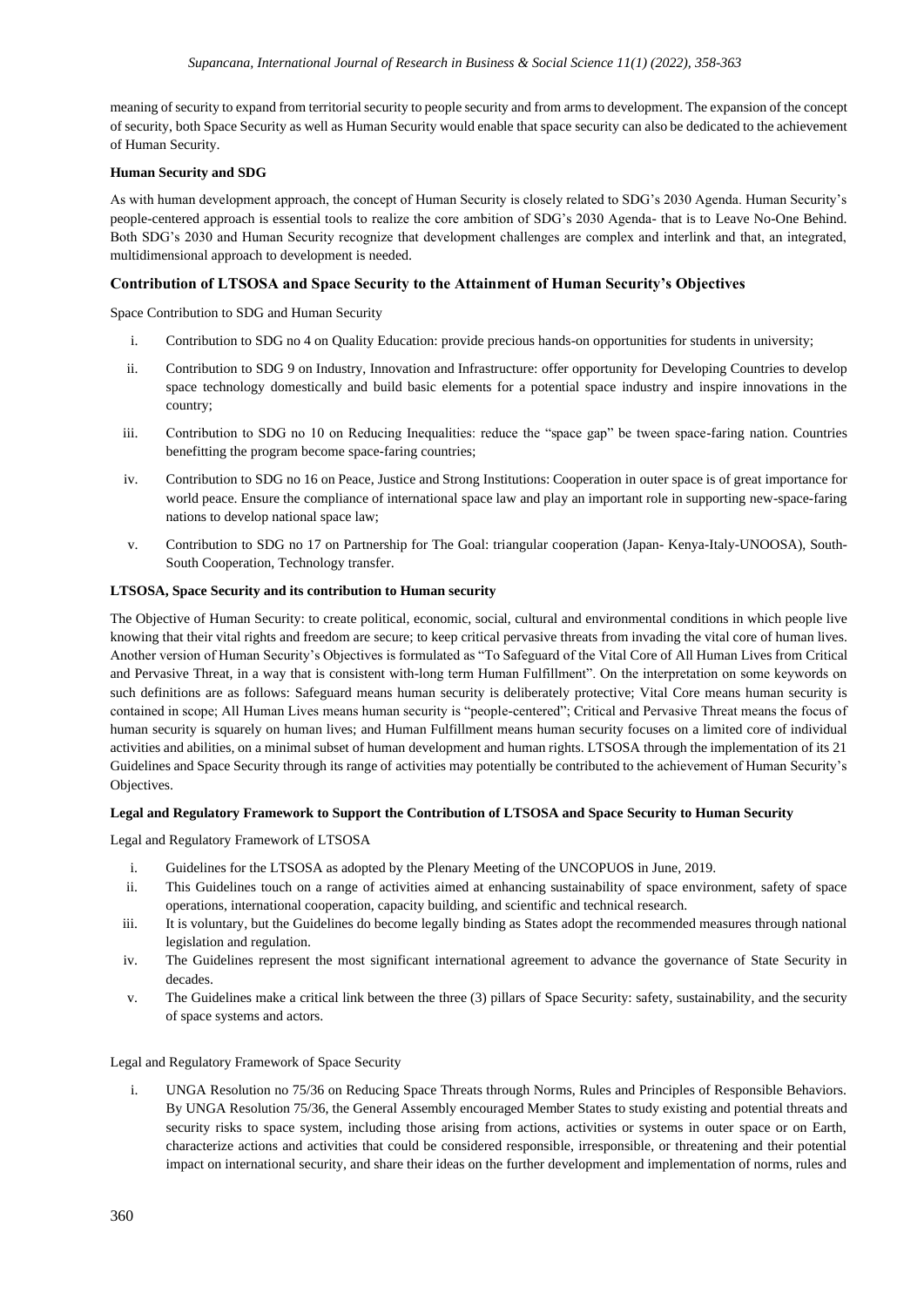principles of responsible behaviours and on the reduction of the risks and misunderstanding and miscalculations with respect to outer space.

- ii. Draft International Code of Conduct for Outer Space Activities of 2014:This draft in the form of proposed Soft Laws contain some provisions on Space Security, covering: purpose and scope; general principles; promotion with and promotion of Treaties, Conventions and other commitment relating to outer space activities; measures on outer space operation and space debris mitigation; notification of outer space activities; information of outer space activities; consultation mechanism; meeting of subscribing States; central point of contact; and participation by regional integration organization and international intergovernmental organization.
- iii. Prevention of Arms Race in Outer Space (PAROS):

PAROS divided into two (2) parts: Part I on Military Space Activities and Their Legal Limitation; Part II on Prevention of Arms Race in Outer Space. Part I consist of Chapter 1 on the need for security in outer space covering issues related to the prevention of arms race in outer space and linkages between bilateral USSR/US initiatives and multilateral initiatives. Part II cover some international agreements containing provisions applicable to arms limitation and prohibition in outer space and general provisions concerning activities in outer space.

# *UNGA Resolution on General and Complete Disarmament: Transparency and Confidence Building Measures in Outer Space Activities:*

This resolution reaffirms the right of all countries to explore and use of outer space in accordance with International Law. It also reaffirms that preventing an arms race in outer space is in the interest of maintaining international peace and security and is a essential condition for the promotion and strengthening international cooperation in the exploration and use of outer space for peaceful purposes. It encourages Member States to continue to review and implement, to the greatest extent practicable, the proposes transparency and confidence building measures through the relevant national mechanism, on a voluntary basis and in a manner consistent with the national interests of Member States.

# **Legal and Regulatory framework of Human Security**

UNGA Resolution no 66/290 of 2012 on Follow-Up to Paragraph 143 on Human Security of the 2005 World Summit Outcome:

The Resolution recognize that development, human rights and peace and security, which are the three pillars of the United Nations, are interlink and mutually reinforcing. It agreed on the common understanding that the notion of human security includes the following:

- i. The right of people to live in freedom and dignity, free from poverty and despair;
- ii. Human security call for people-centered, comprehensive, context-specific and prevention-oriented responses that strengthen the protection and empowerment of all people and all communities;
- iii. Human security recognizes the interlinkages between peace, development and human rights, and equally considers civil, political, economic, social and cultural rights;
- iv. The notion of human security is distinct from the responsibility to protect and its implementation;
- v. Human security does not entail the threat or the use of force or coercive measures;
- vi. Human security is based on national ownership;
- vii. Government retains the primary role and responsibility for ensuring the survival, livelihood and dignity of their citizens;
- viii. Human security must be implemented with full respect for the purposes and principles enshrined in the Charter of the United Nations.

#### **UN Trust Fund for Human Security (UNTFHS)**

UNTFHS finance programs that translate the human security approach into practical actions and provide concrete and sustainable benefits to vulnerable people and communities threatened in their survival, livelihood and dignity.

UNTFHS finances activities carried out by UN organizations to demonstrate the added value of the human security approach and extend its usage and awareness both within and outside of the United Nations System.

#### **The 2030 Agenda for Sustainable Development**

The 2030 Agenda and its 17 Sustainable Development Goals (SDGs) is universal, transformative and right-based. It is an ambitious plan of action for countries, UN Systems, and all other actors. The agenda is the most comprehensive blueprint for eliminating extreme poverty, reducing inequality, and protecting the planet.

The 2030 Agenda contain the following core principles, namely: universality; leaving no one behind; interconnectedness and indivisibility; inclusiveness; and multi-stakeholders' partnerships.17 SDGs are not a summary of the Agenda, but rather focus areas necessary to achieve sustainable development. The 17 goals should be seen as indispensable pieces in a big and complex puzzle. The SDGs help translate the core values and principles underlying the 2030 Agenda into concrete and measurable results.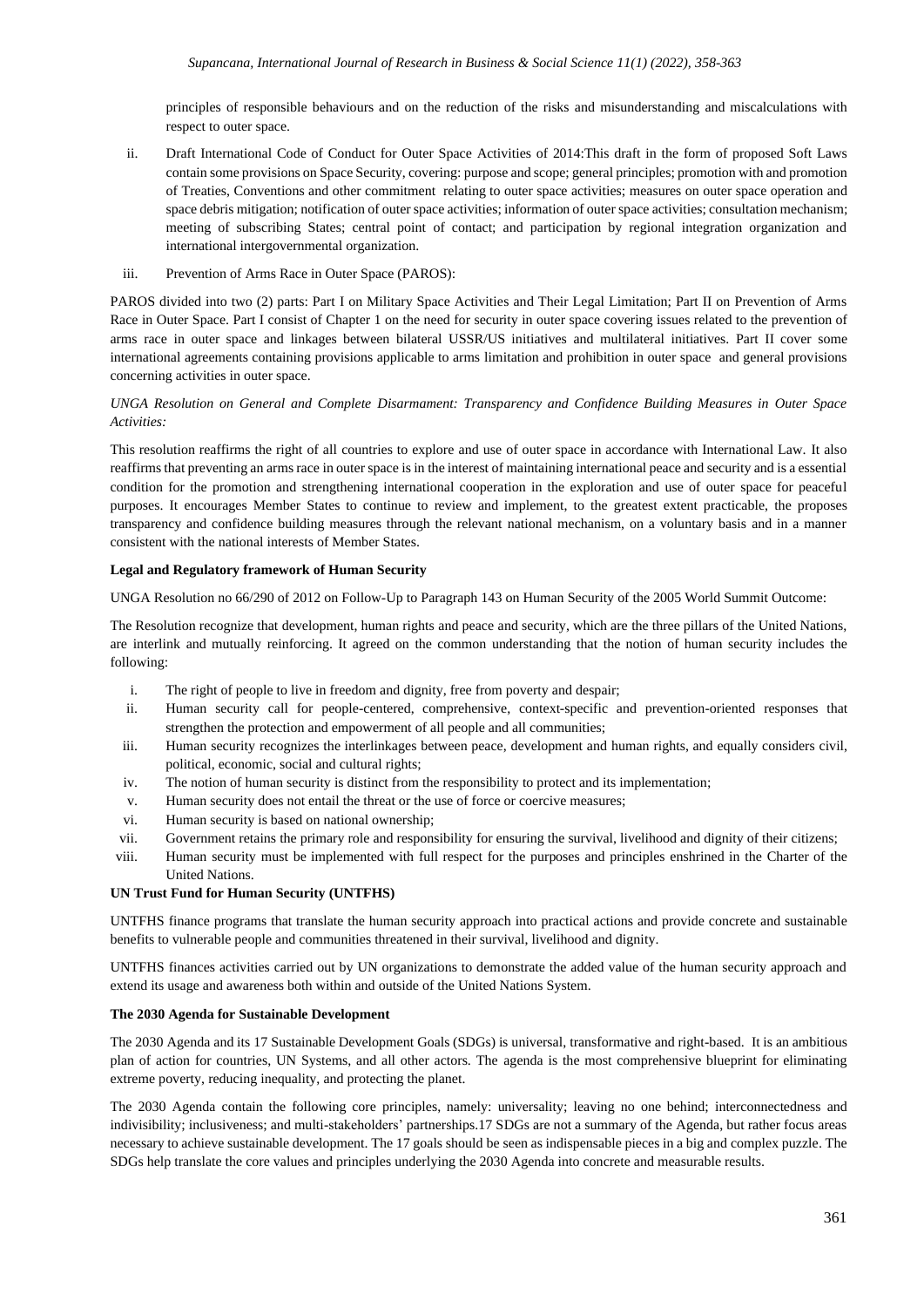#### **The New York Declaration for Refugees and Migrants**

On September 19 of 2016 the UNGA adopted the New York Declaration for Refugees and Migrants. It has paved the way for the adoption of two new global compact in 2018: a global compact on refugees and a global compact for safe, orderly and regular migration. The New York Declaration sets out the key elements of a Comprehensive Refugee Response Framework (CRRF) and the global compact on refugees. It also provides for the negotiation of a global, compact for safe, orderly and regular migration. The tow processes leading to the two global compacts are to be "separate, distinct and independent".

#### *The Sendai Framework for Disaster Risk Reduction*

The Sendai Framework for Disaster Risk Reduction 2015-2030 (Sendai Framework) provide Member States with concrete actions to protect development gains from the risk of disaster. It was endorsed by the UN General Assembly following the 2015 Third UN World Conference on Disaster Risk Reduction (WCDRR) , and advocates for: the substantial reduction of disaster risk and losses in live, livelihoods and health and in the economic, physical, social cultural and environmental assets of persons, businesses, communities and countries.

#### *The Sustaining Peace Agenda*

The key messages of the UN Sustaining Peace Agenda are: preventing conflict and achieving lasting peace as enshrined in the UN Charter is a fundamental responsibility of the UN's Member States; The UN System's agencies, funds and programmes and Secretariat can play a catalytic role in sustaining peace but they need greater political, financial and operational support from Member States; Member States should support the UN to deliver the sustaining peace agenda in four (4) critical areas; above all, member countries must take the necessary diplomatic action to stop crises from escalating, bring parties back from the brink of violence and set them on the path to peace.

# **Conclusion**

The developing concepts of LTSOSA, Space Security and Human Security are closely correlated which are emphasized to protecting and empowering people, for development, and dedicated both for Present and Future Generations. The achievement in space science and technology and its applications in the framework of LTSOSA and Space Security are potentially be contributed to the achievement of Human Security's Objectives. The Legal and Regulatory Framework of LTSOSA, Space Security and Human Security, both in the forms of hard laws, soft laws and other draft instruments are relevant and complementary to be used as guidance and reference to the achievement of Human Security's Objectives.

**Author Contributions:** Conceptualization, I.S.; Methodology, I.S.; Data Collection, I.S.; Formal Analysis, I.S.; Writing—Original Draft Preparation, I.S.; Writing—Review And Editing, I.S.; All authors have read and agreed to the published the final version of the manuscript.

**Institutional Review Board Statement:** Ethical review and approval were waived for this study, due to that the research does not deal with vulnerable groups or sensitive issues.

**Data Availability Statement:** The data presented in this study are available on request from the corresponding author. The data are not publicly available due to privacy.

**Conflicts of Interest:** The authors declare no conflict of interest.

### **References**

- Akhir, R., Miraza, B. H., Matondang, R., & Djakapermana, R. D. (2016). Policy Space Utilization in Developing Area Medan-Binjai-Deli Serdang (Mebidang) Indonesia. *International Journal of Regional Development*, *3*(1), 1-1.
- Bejarano, S., Pardede, S., Campbell, S. J., Hoey, A. S., & Ferse, S. C. (2019). Herbivorous fish rise as a destructive fishing practice falls in an Indonesian marine national park. *Ecological Applications*, *29*(8), 1981.
- Permatasari, Y. (2019). The Urgency of Guidelines for the Long-term Sustainability of Outer Space Activities for Indonesia. *Global Strategis*, *13*(2), 63-74.
- Budisulistiorini, S. H., Riva, M., Williams, M., Miyakawa, T., Chen, J., Itoh, M., ... & Kuwata, M. (2018). Dominant contribution of oxygenated organic aerosol to haze particles from real-time observation in Singapore during an Indonesian wildfire event in 2015. *Atmospheric Chemistry and Physics*, *18*(22), 16481-16498.
- Hutagalung, J. M., Tobing, C. I., Debastri, J., & Amanda, R. T. (2020, February). Space debris as environmental threat and the requirement of Indonesia's prevention regulation. In *IOP Conference Series: Earth and Environmental Science* (Vol. 456, No. 1, p. 012081). IOP Publishing.
- Joan Liaschenko, R. N. (1997). Ethics and the geography of the nurse-patient relationship: Spatial vulnerabilities and gendered space. *Research and Theory for Nursing Practice*, *11*(1), 45.
- Lim, M. (2002). Cyber-civic space in Indonesia: From panopticon to pandemonium?. *International development planning review*, *24*(4), 383-401.
- Marandola, E., & Hogan, D. J. (2006). Vulnerabilities and risks in population and environment studies. *Population and Environment*, *28*(2), 83-112.
- Matsuda, T. (2020). Explaining Japan's post-Cold War security policy trajectory: maritime realism. *Australian Journal of International Affairs*, *74*(6), 687-703.